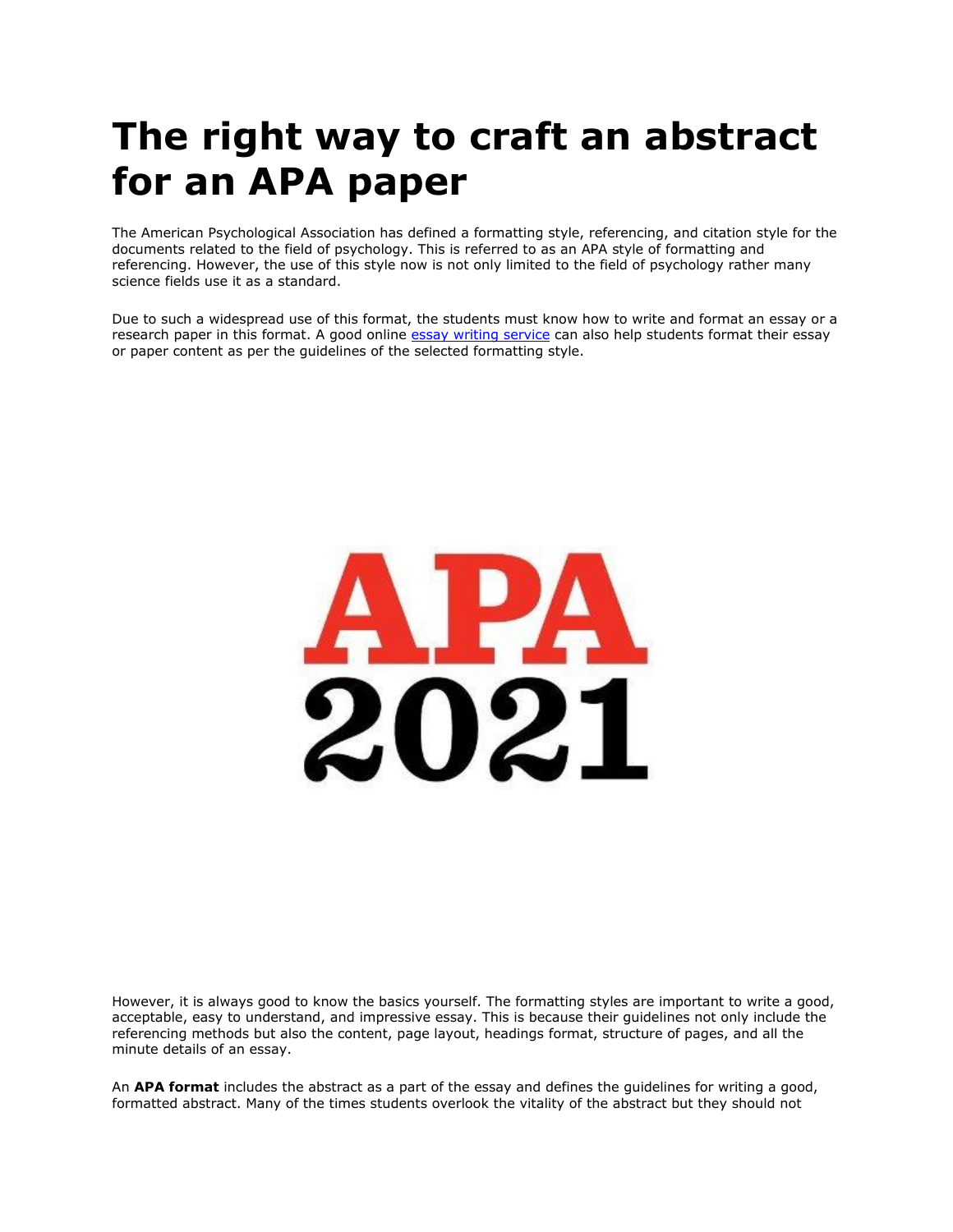forget that it serves as the first impression of your [write my paper](https://www.myperfectpaper.net/) or essay to the reader. The abstract provides the overview or the summary of the whole research paper or the essay. An APA formatted document's critical part is its abstract.

To write a good, complete, and comprehensive essay in APA format, the following guidelines must be followed:

## **The Basics**

The abstract is the second page of an APA formatted document given after the first page which is the title page with the running header. The purpose of it is to present a bird' eye view of the content of the document to the reader.

It should be brief yet informative. It is the exact reflection of the paper hence only the information presented in the [write my essay](https://www.writemyessay.help/) task must be written in the abstract too.

## **Purpose**

The goal of writing the abstract is to report and not to comment on the content or provide any new information. Just tell the readers what you are going to explain in the next 10 to 20 pages of your document without making any analytical comment or else you can [Buy dissertation.](https://www.gradschoolgenius.com/buy-dissertation)

## **Writing the abstract**

The process of writing an abstract according to the guidelines of APA style subsequent simple 6 steps must be followed.

# **Begin on a new page.**

The abstract according to the APA style should be written on a separate page. The page should not contain anything else than the abstract itself. The page must be given the heading of "Abstract" which should be centrally placed. Also, the abstract should not be indented. Number the page just like all other pages of the document.

#### **Word count**

While writing the abstract of your paper, always keep the word limit assigned by the professor in your mind. Neither go far beyond the word limit nor stay way behind it. The abstract should be about 250 words if there is no specific limit mentioned by the teacher.

#### **Structure**

Start your abstract by taking an [essay writer](https://www.essaywriter.college/) help, with the summary then give the methodology used, the purpose of the research, results, and then a one-liner on the conclusion drawn from the research.

#### **Look at examples.**

To get an insight into the abstracts, look at the abstracts of good peer-reviewed journal articles. This will help make an abstract of your document.

### **Form an initial rough draft.**

Before writing the actual abstract, list down the points that need to be in the abstract. Make a rough draft comprising those points.